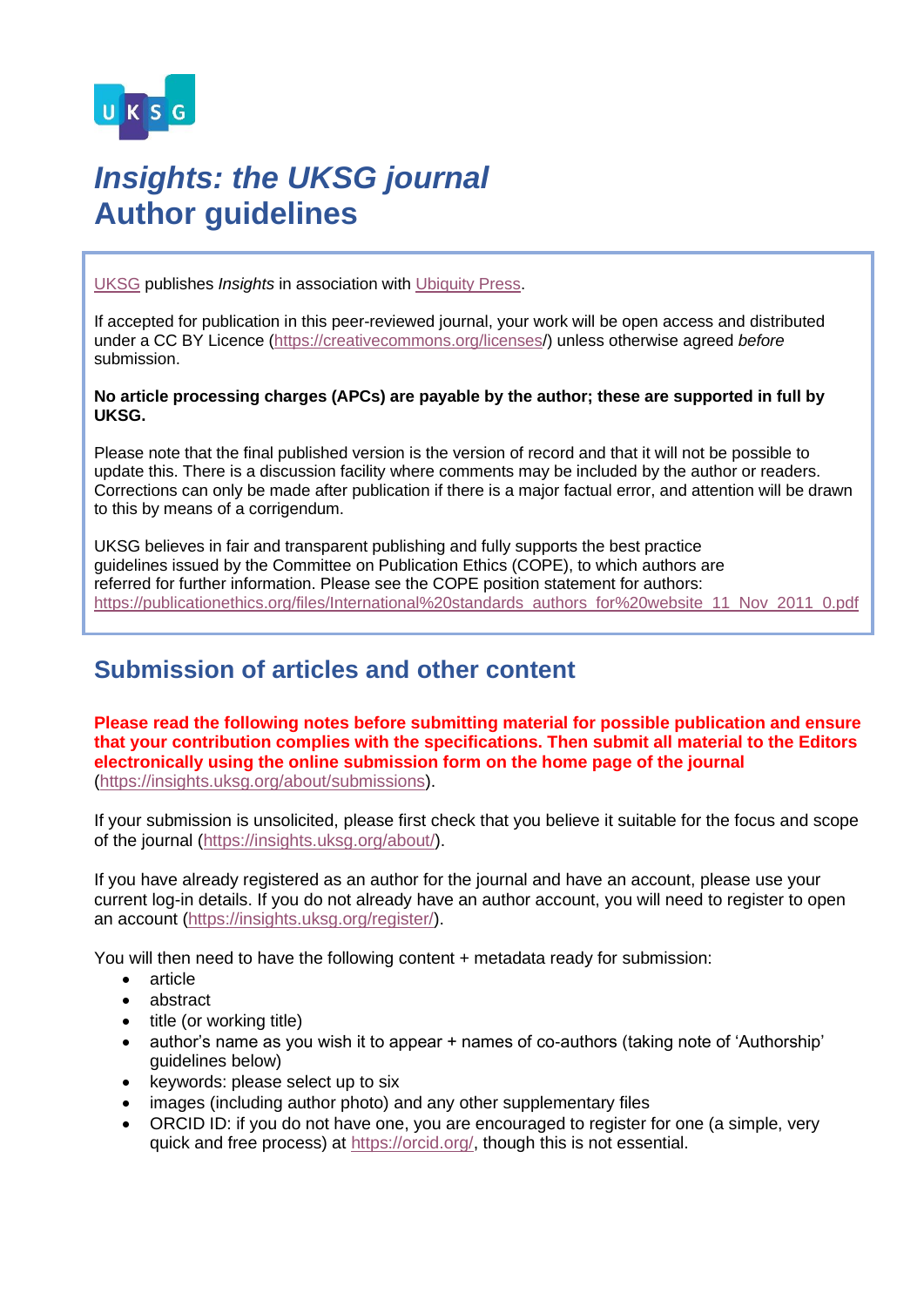# **Please also make sure that you have considered everything in the following submission preparation checklist before submitting your article:**

1. The submission has not been previously published, nor is it before another journal for consideration (or an explanation has been provided in Comments to the Editor).

2. Any third-party-owned materials used have been identified with appropriate credit lines, and permission obtained from the copyright holder. Please read the section below on 'Permissions' for further details.

3. All DOIs for the references have been provided, when available.

4. Figures/images have a resolution of *at least* 150dpi (though 300dpi or above is preferred). Each file is no more than 20MB per file. The files are in one of the following formats: JPG, TIFF, GIF, PNG, EPS. (To maximize quality, the original source file is preferred.)

5. All Figures and Tables have been double-checked for accuracy. Failure to do this prior to publication may necessitate a public corrigendum.

*6.* You will need to have decided whether you or any co-authors have any 'competing interests' and will need to state whether or not you do. *Please make sure you enter something in this field even if you have none.* Further important information can be found here: [https://insights.uksg.org/about/competinginterests/.](https://insights.uksg.org/about/competinginterests/)

# **Once you have everything ready (see above) and you have checked that your submission complies with house style (see below), you may then submit your article.**

The online submission process is quite clear and simple. On the submissions page [\(https://insights.uksg.org/about/submissions\)](https://insights.uksg.org/about/submissions) either log in to your author account – if you have one – or register for an account and then log in. This will direct you to the user home page.

Click 'new submission' and follow the five-step process (1-start; 2-upload; 3-enter metadata; 4-upload supplementary files; 5-confirmation). This is based on the OJS system and if you are not familiar with this, you may find this short online tutorial helpful (not specifically for *Insights*, so would suggest perhaps starting at 1:00, one minute into the tutorial): Module 6: Submitting an Article [\(https://pkpschool.sfu.ca/ojs-for-editors/module-6/\)](https://pkpschool.sfu.ca/ojs-for-editors/module-6/).This may be liable to slight change when the platform migrates to OJS 3.

If you have any queries prior to submission, or if you have any trouble with the submission process, please contact the UKSG Publications Associate:

Elaine Koster | E-mail: [insights@uksg.org](mailto:insights@uksg.org)

or the Ubiquity Press support team if your problem is more technical: E-mail: [support@ubiquitypress.com.](mailto:support@ubiquitypress.com)

# **Word count, journal house style (stylistic and bibliographic requirements) – main points**

# **Abstract**

Please provide an abstract of 150-200 words (in addition to the word count for the article) when submitting an article. The more accurate and informative the abstract, the more likely the article is to be read. The abstract should be added to the metadata when making the initial online submission but *please also include it at the top of your article.* 

# **Article length**

Article length is slightly flexible according to content.

Please aim to supply 2,500-3,000 words for case studies, commentaries, reviews and opinion pieces. Research-based articles may be longer, typically around 4,000 words (though the editors are happy to consider longer articles if the subject and content demand this). Key Issues tend to be shorter, around 1,000-2,000 words.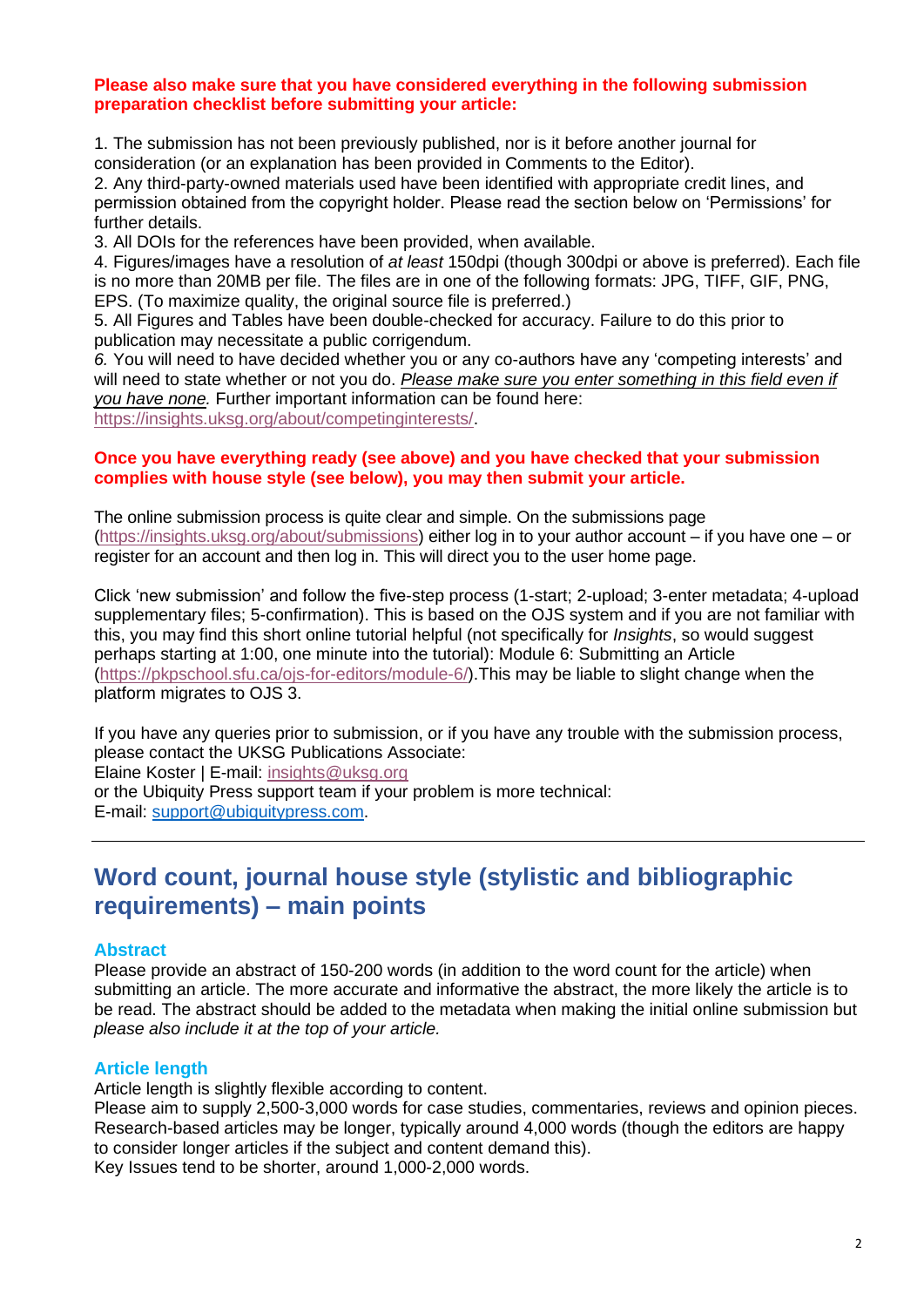# *A note about research papers*

If data, structured methods or code used in a research project have been made openly available, a **data accessibility statement** should be added (above the list of references at the end of the article) to inform the reader how/where to access these files. This should include the repository location and the DOI linking to it. Read our [reproducibility guide](https://insights.uksg.org/about/editorialpolicies/#reproducibility) for more information on best practice and maximizing the impact of your open data.

If data used in the research project has not been made available, a statement confirming this should be added, along with reasoning why.

The journal's data policy is available on the [Editorial Policies](https://insights.uksg.org/about/editorialpolicies/) page under 'Reproducibility – Open Data'.

# *Authorship*

The authors you list should accurately reflect who did the work. Please do *not* list guest, ghost or gift writers. For COPE guidelines on this and other matters of responsible authorship, which UKSG endorses, see 6.3 of: https://publicationethics.org/files/International%20standards\_authors\_for%20website\_11\_Nov\_2011 [0.pdf](https://publicationethics.org/files/International%20standards_authors_for%20website_11_Nov_2011_0.pdf) 

# *Permissions*

The author is responsible for obtaining all permissions required prior to submission of the manuscript. Permission and owner details should be mentioned for all third-party content included in the submission or used in the research.

If a method or tool is introduced in the study, including software, questionnaires and scales, the licence this is available under and any requirement for permission for use should be stated. If an existing method or tool is used in the research, it is the author's responsibility to check the licence and obtain the necessary permissions. Statements confirming that permission was granted should be included in the Acknowledgements at the end.

# *Title*

The length and content of an article's title will impact on its findability online. The beginning of a title should provide its impact. This will lead to improved analytics, for example, the Google search engine stops indexing after 120 characters. For detailed information on how to optimize your title please see this *Insights* article<https://doi.org/10.1629/uksg.534>

# *Text*

Articles should be written in good English: American English (where the author is American or Canadian) or British English are accepted, but not a mixture of both.

Note that *Insights'* authors and readers live all around the world and operate in a range of language and cultural contexts, so please ensure that any country- or region-specific text (including names of local organizations, for example), is briefly explained in the text to make it accessible for this international readership.

Text should be submitted as a Microsoft Word document if possible. Other formats, if compatible with Word, are acceptable, e.g. OpenOffice, RTF or WordPerfect document files. Text should be keyed without layout apart from paragraph breaks. The body of the submission should be structured in a logical way so that it is easy to follow. A clear introductory section should be given that allows nonspecialists in the subject some understanding of and background to the issue(s) involved. Sub- or section headings may then follow (in lower case, ranged left, each heading on a separate line). Note these will also appear alongside the article when published and will be individually clickable, so you may wish to bear this in mind when suggesting the wording for them. Please note our reference style below under 'References and notes'*.*

# *Side/sub/section headings*

A combination of 'A', 'B' and 'C' section headings may be used. Whilst it is helpful if these can be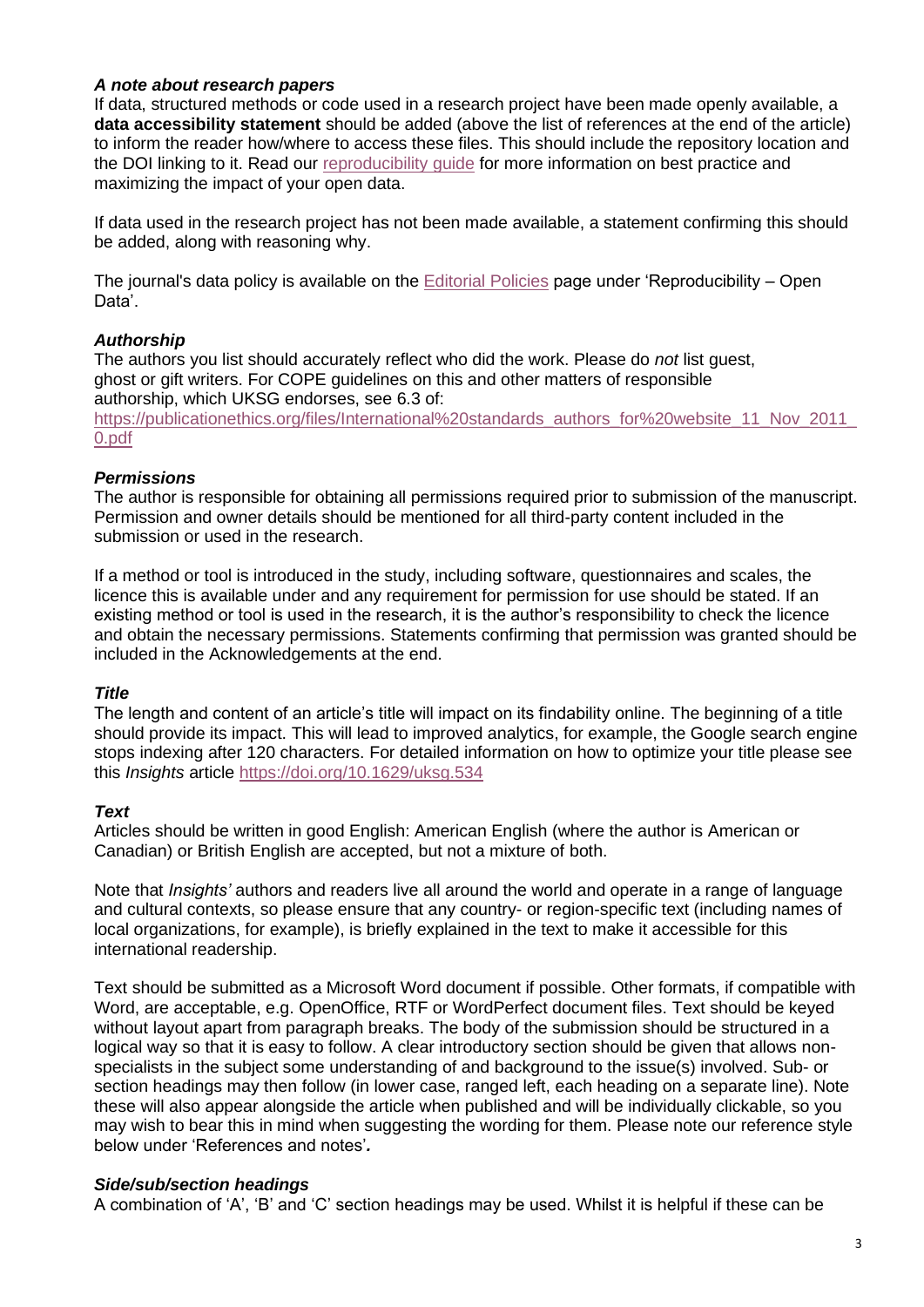distinguished in some way, there is no need to use the final colour scheme mentioned below, which is for information only.

**'A' section headings** – ranged left, bold, upper and lower case [will appear in darker blue] e.g. **Reconsideration of publisher business models**

**'B' section headings** – ranged left, bold, upper and lower case [will appear slightly smaller than 'A' headings and in turquoise]

e.g. **Growth in content correlated to growth in usage**

**'C' sub-headings** – ranged left, bold, upper and lower case [will appear in normal body text size, in bold italics

e.g. *Lists*

# *Lists*

We have two list styles, either bullet points or numbered points.

Bulleted lists (following on below a colon) do not need to begin with initial capitals or end with full stops, though the final point should end in a full stop:

- first bullet point
- second bullet point. Points can have a full point in the middle if made up of two phrases/sentences but still don't need one at the end unless the final one
- third and final bullet point.

Numbered lists may begin with initial caps but do not need to end with a full stop unless they form complete sentences. The final one in a list should end in a full stop.

# *Grammar and spelling*

Please do not agonize too long over precise spellings as your text will be checked by a copy-editor who is familiar with house style. English grammar rules should be applied if possible. Note house style is *not* to use 'serial' or 'Oxford' commas in simple lists (so: red, white and blue, *not:*  red, white, and blue).

The UKSG spelling authority is *OED Online*, which tends towards the use of z in preference to s for certain words (such as 'realize', 'organization', 'maximize') but is otherwise compatible with most other reputable UK dictionaries. Note 'e' (for electronic) is followed by a hyphen with no capitalization unless at the beginning of a sentence, in which case only the E is capitalized (so: E-mail is not the best way to promote an e-journal, *not*: EMail is not the best way to promote an eJournal).

# *Footnotes*

Footnotes should *not* be used. Please note our reference/note style section below (which is followed by further general house-style guidelines)

# **References/notes with examples**

*Insights* follows the 'notes and bibliography' system from the *Chicago Manual of Style* (*Edition 17)* for its reference style. However, we do *not* require authors to provide an actual bibliography, only 'notes' (sometimes referred to as 'full notes') for first use of citations and a short version for repeat references. Please use this style, noting also the points and examples below.

Do *not* use URL hyperlinks in the text (either embedded or in parenthesis), only at the end as references/end-notes. Documents that include these will be returned to authors for them to amend.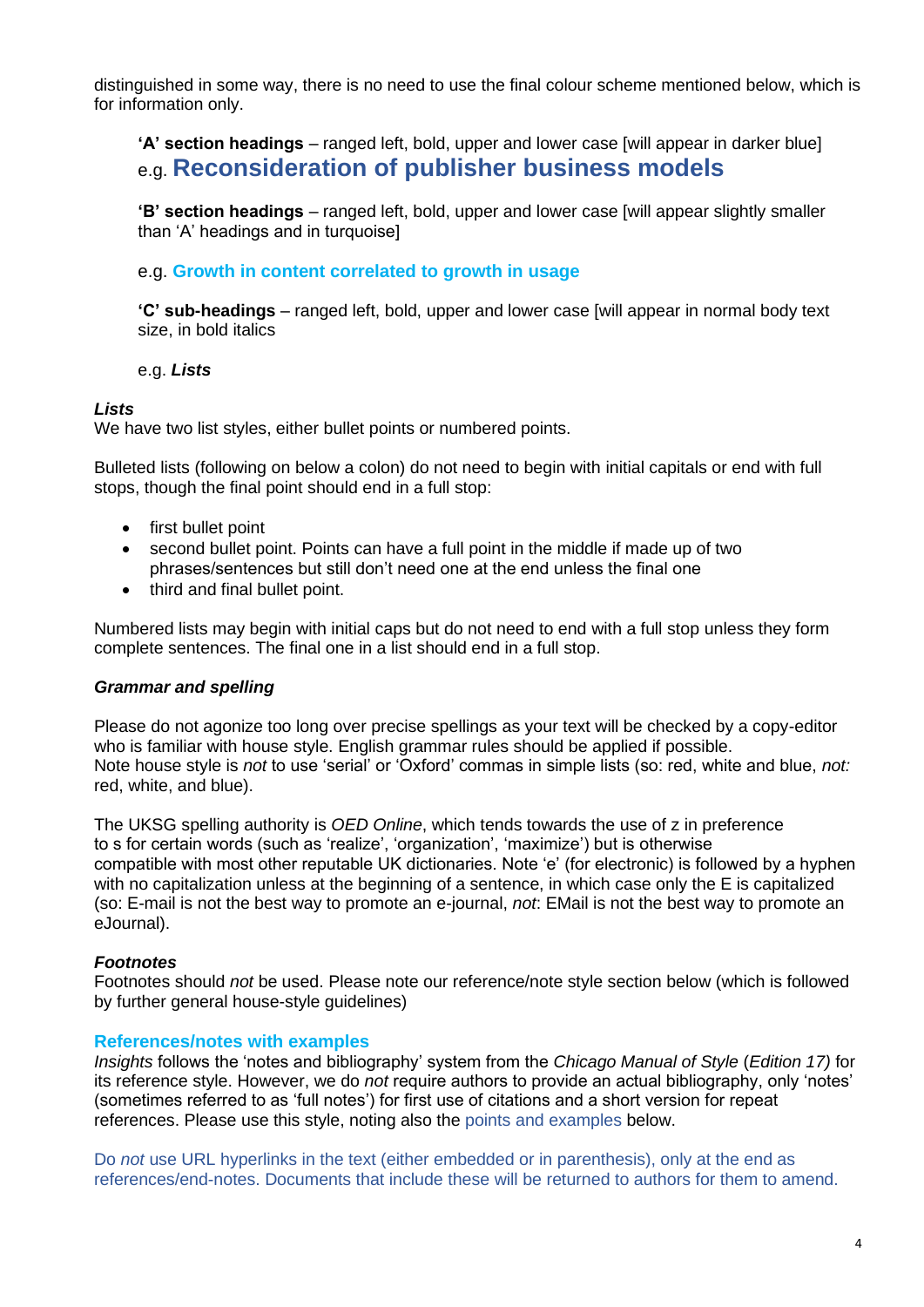Note that it is never sufficient to provide only a URL; as far as they can be determined, the full facts of publication should always be recorded first.

Sources are to be cited in numbered end-notes. Each note corresponds to a raised (superscript) number in the text. 'Note' form (rather than bibliography) is the style to follow for *Insights*. In the 'References/notes' (the numbered list at the end), numbers are normally full size, not raised, and followed by a full stop. (Superscript numbers in both places – the typical default setting in the notemaking feature of a word processor – are also acceptable.)

For multiple citations and multiple note references, more than one note/reference number should *not*  appear in the same place (such as5,6); however, a single note (in the end-note list) can contain more than one citation or comment. In the list at the end, the citations are separated by semicolons and must appear in the same order as the text material (whether works, quotations, or whatever) to which they pertain. Take care to avoid any ambiguity as to what is documenting what.

Note numbers should not reappear out of sequence.

**Citation management tools (such as EndNote or Zotero) work best for citing recently published books and journal articles and other common publication formats. The variety of sources typically cited in a scholarly work, on the other hand, usually precludes an acceptable result from software alone. Authors are therefore strongly encouraged to review their citations for consistency, accuracy and completeness before submitting their final manuscripts. In line with Chicago recommendations, please:** 

- **double-check your data.** Make sure authors' names, titles of works, dates, etc. are accurate and that they are entered in the appropriate fields. Check also for missing or redundant data. You will need to do this whether you entered the data yourself or exported the citation from a library catalogue or other resource
- **double-check your citations.** Once a source citation has been inserted in your manuscript, make sure it is correctly formatted. Things to look for include errant punctuation or capitalization and missing or superfluous data. Enter corrections in the citation management application (or adjust its settings, as applicable) and double-check the results in the manuscript.

Some examples are given below (including shortened versions which may be used for repeat references).

# *Journal articles*

For articles consulted online, include a URL or the name of the database. Many journal articles list a DOI, which forms a permanent URL and begins with: https://doi.org/. This URL is preferable to the URL that appears in your browser's address bar. Examples:

#### *Notes*

1. Susan Satterfield, "Livy and the *Pax Deum*," *Classical Philology* 111, no. 2 (April 2016): 170.

2. Shao-Hsun Keng, Chun-Hung Lin, and Peter F. Orazem, "Expanding College Access in Taiwan, 1978–2014: Effects on Graduate Quality and Income Inequality," *Journal of Human Capital* 11, no. 1 (Spring 2017): 9–10, https://doi.org/10.1086/690235.

3. Peter LaSalle, "Conundrum: A Story about Reading," *New England Review* 38, no. 1 (2017): 95, Project MUSE.

#### *Shortened notes*

- 4. Satterfield, "Livy," 172–73.
- 5. Keng, Lin, and Orazem, "Expanding College Access," 23.
- 6. LaSalle, "Conundrum," 101.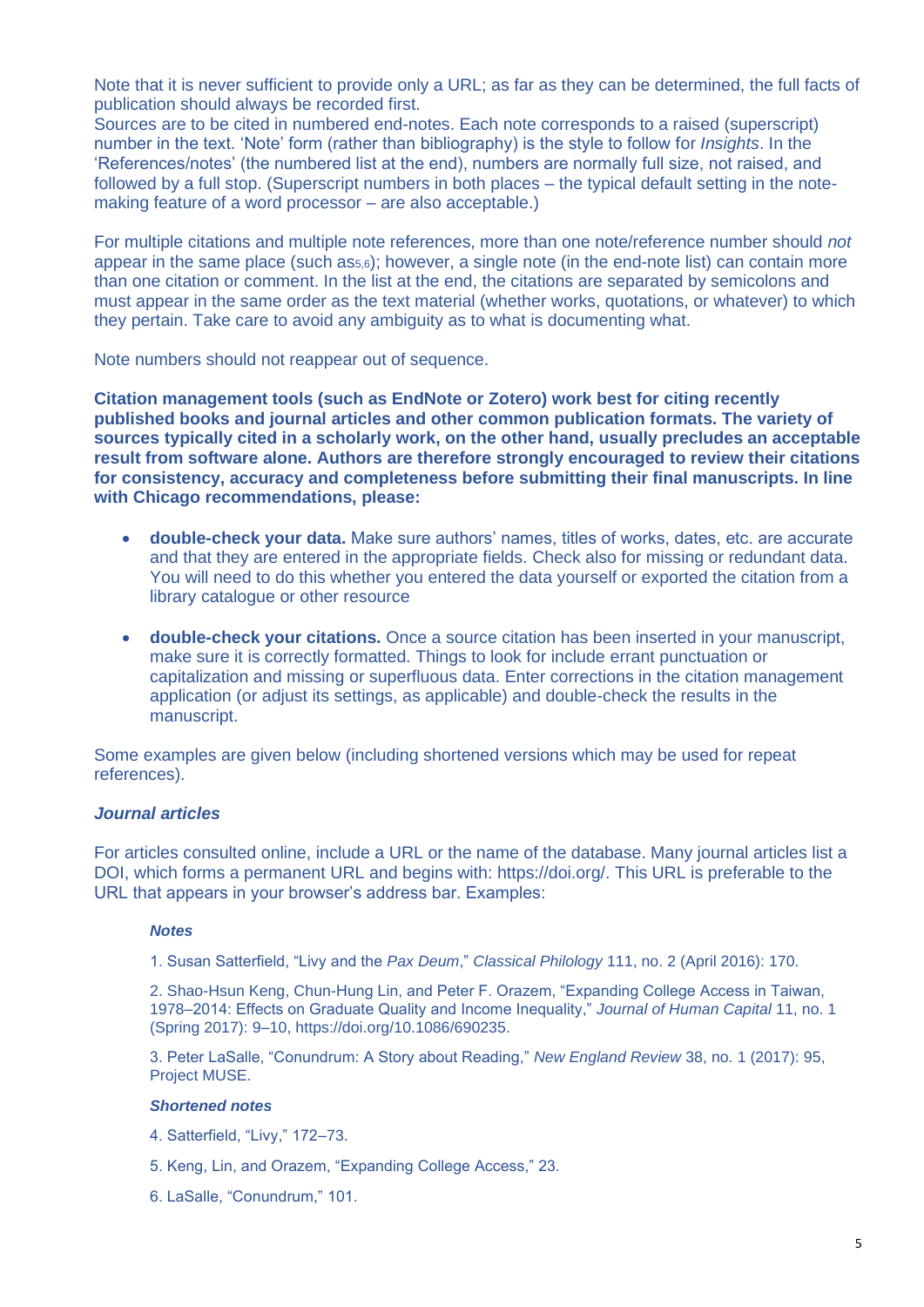Journal articles often list several authors. If there are four or more authors, list only the first, followed by *et al*. ("and others"). Examples:

#### *Note*

7. Rachel A. Bay et al., "Predicting Responses to Contemporary Environmental Change Using Evolutionary Response Architectures." *American Naturalist* 189, no. 5 (May 2017): 465, https://doi.org/10.1086/691233.

#### *Shortened note*

8. Bay et al., "Predicting Responses," 466.

#### *Books*

#### Examples:

#### *Notes*

1. Zadie Smith, *Swing Time* (New York: Penguin Press, 2016), 315–16.

2. Brian Grazer and Charles Fishman, *A Curious Mind: The Secret to a Bigger Life* (New York: Simon & Schuster, 2015), 12.

#### *Shortened notes*

3. Smith, *Swing Time*, 320.

4. Grazer and Fishman, *Curious Mind*, 37.

#### *Chapter or other part of an edited book*

#### *Note*

1. Henry David Thoreau, "Walking," in *The Making of the American Essay*, ed. John D'Agata (Minneapolis: Graywolf Press, 2016), 177–78.

#### *Shortened note*

2. Thoreau, "Walking," 182.

# *E-books*

For books consulted online, include a URL or the name of the database. For other types of e-book, name the format. If no fixed page numbers are available, cite a section title or a chapter or other number in the notes, if any (or simply omit). Examples:

#### *Notes*

8. Herman Melville, *Moby-Dick; or, The Whale* (New York: Harper & Brothers, 1851), 627, http://mel.hofstra.edu/moby-dick-the-whale-proofs.html.

2. Philip B. Kurland and Ralph Lerner, eds., *The Founders' Constitution* (Chicago: University of Chicago Press, 1987), chap. 10, doc. 19, http://press-pubs.uchicago.edu/founders/.

3. Brooke Borel, *The Chicago Guide to Fact-Checking* (Chicago: University of Chicago Press, 2016), 92, ProQuest Ebrary.

4. Jane Austen, *Pride and Prejudice* (New York: Penguin Classics, 2007), chap. 3, Kindle.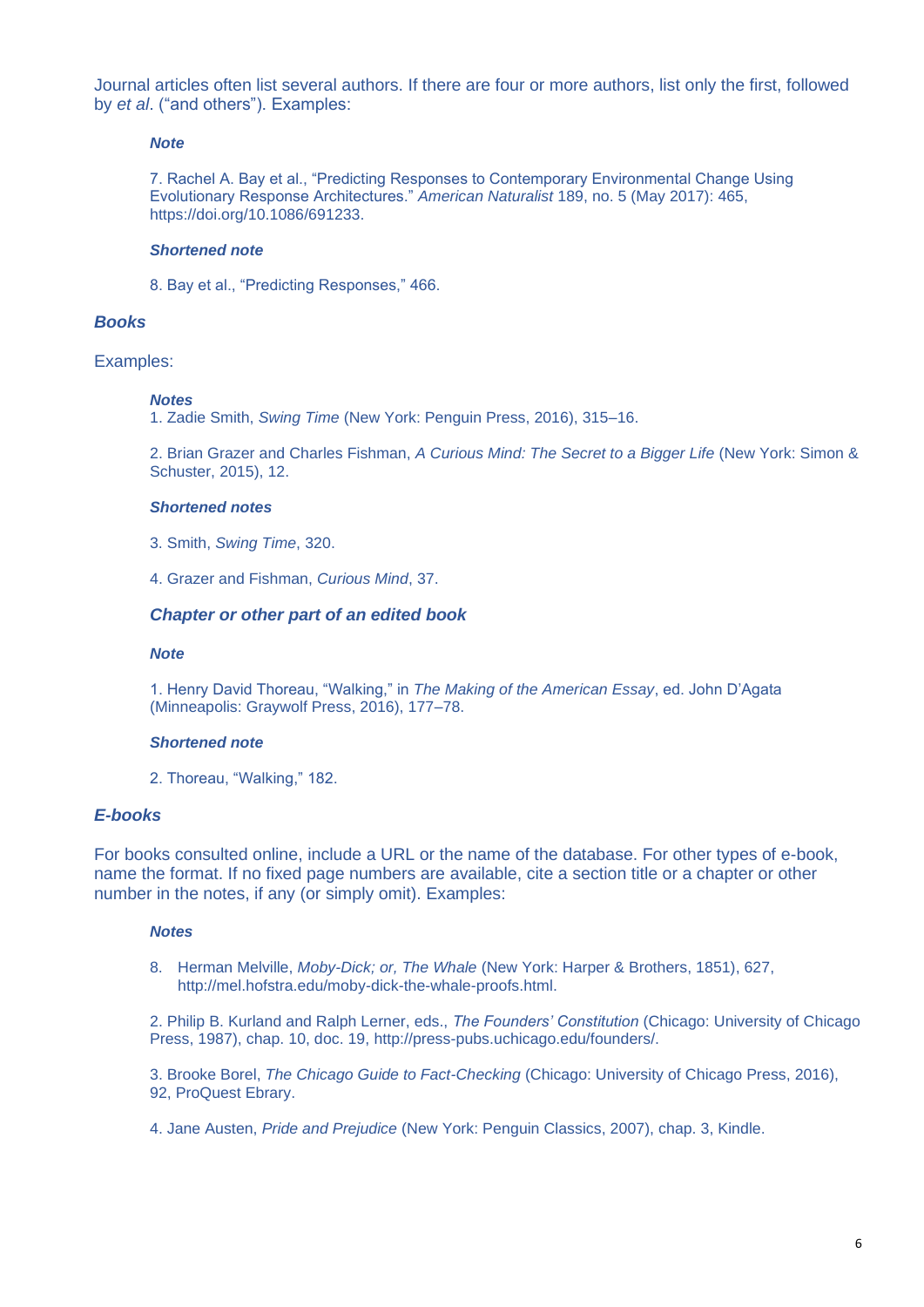#### *Shortened notes*

- 5. Melville, *Moby-Dick*, 722–23.
- 6. Kurland and Lerner, *Founders' Constitution*, chap. 4, doc. 29.
- 7. Borel, *Fact-Checking*, 104–5.

8. Austen, *Pride and Prejudice*, chap. 14.

#### *Pamphlets, reports, etc.*

Pamphlets, corporate reports, brochures, and other freestanding publications are treated essentially as books. Data on author and publisher may not fit the normal pattern, but sufficient information should be given to identify the document. Examples:

1. Hazel V. Clark, *Mesopotamia: Between Two Rivers* (Mesopotamia, OH: Trumbull County Historical Society, 1957).

2. *Lifestyles in Retirement*, Library Series (New York: TIAA-CREF, 1996).

3. McDonald's Corporation, *2014 Annual Report*, March 2015, http://www.aboutmcdonalds.com/mcd/investors/annual\_reports.html.

#### *News or magazine articles*

Articles from newspapers or news sites, magazines, and the like are cited similarly. If you consulted the article online, include a URL or the name of the database. Examples:

#### *Notes*

1. Rebecca Mead, "The Prophet of Dystopia," *New Yorker*, April 17, 2017, 43.

2. Farhad Manjoo, "Snap Makes a Bet on the Cultural Supremacy of the Camera," *New York Times*, March 8, 2017, https://www.nytimes.com/2017/03/08/technology/snap-makes-a-bet-on-the-culturalsupremacy-of-the-camera.html.

3. Rob Pegoraro, "Apple's iPhone Is Sleek, Smart and Simple," *Washington Post*, July 5, 2007, LexisNexis Academic.

4. Tanya Pai, "The Squishy, Sugary History of Peeps," *Vox*, April 11, 2017, http://www.vox.com/culture/2017/4/11/15209084/peeps-easter.

#### *Shortened notes*

- 5. Mead, "Dystopia," 47.
- 6. Manjoo, "Snap."
- 7. Pegoraro, "Apple's iPhone."
- 8. Pai, "History of Peeps."

#### *Blog posts and blogs*

Blog posts are cited like online newspaper articles. Citations include the author of the post; the title of the post in quotation marks; the title of the blog in italics; the date of the post and a URL. The word 'blog' may be added (in parentheses) after the title of the blog (unless the word 'blog' is part of the title). Blogs that are part of a larger publication should also include the name of that publication.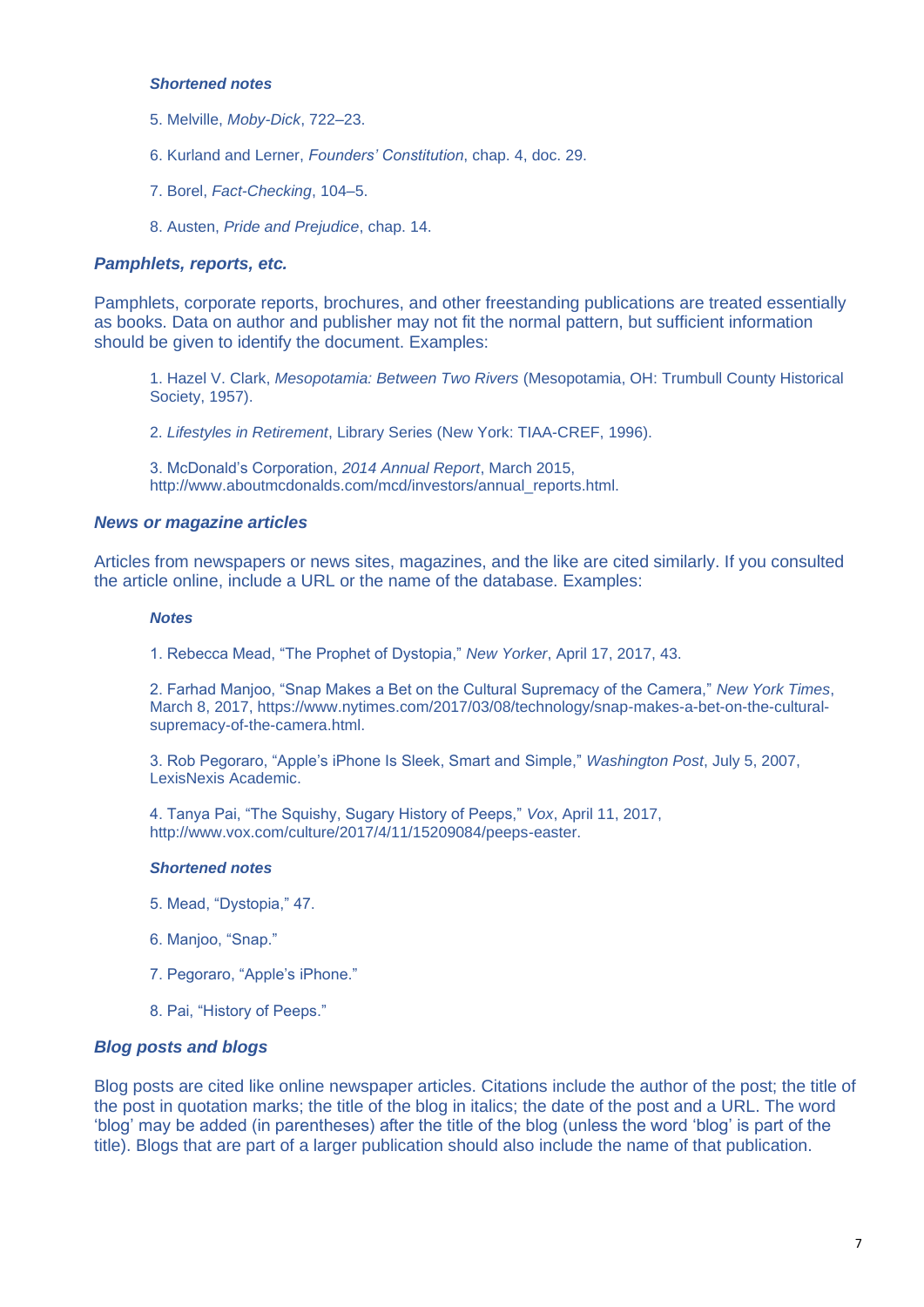#### Examples:

1. Deb Amlen, "One Who Gives a Hoot," *Wordplay* (blog), *New York Times*, January 26, 2015, http://wordplay.blogs.nytimes.com/2015/01/26/one-who-gives-a-hoot/.

2. William Germano, "Futurist Shock," *Lingua Franca* (blog), *Chronicle of Higher Education*, February 15, 2017, http://www.chronicle.com/blogs/linguafranca/2017/02/15/futurist-shock/.

#### *Interviews*

# Examples:

#### *Note*

1. Kory Stamper, "From 'F-Bomb' to 'Photobomb,' How the Dictionary Keeps Up with English," interview by Terry Gross, *Fresh Air*, NPR, April 19, 2017, audio, 35:25, http://www.npr.org/2017/04/19/524618639/from-f-bomb-to-photobomb-how-the-dictionary-keeps-upwith-english.

#### *Shortened note*

2. Stamper, interview.

#### *Theses or dissertations -* Examples:

#### *Note*

1. Cynthia Lillian Rutz, "*King Lear* and Its Folktale Analogues" (PhD diss., University of Chicago, 2013), 99–100.

#### *Shortened note*

2. Rutz, "*King Lear*," 158.

#### *Website content*

It is often sufficient simply to describe web pages and other website content in the text ("As of May 1, 2017, Yale's home page listed . . ."). If a more formal citation is needed, it may be styled like the examples below. For a source that does not list a date of publication or revision, include an access date (as in example note 2). Examples:

#### *Notes*

1. "Privacy Policy," Privacy & Terms, Google, last modified April 17, 2017, https://www.google.com/policies/privacy/.

2. "About Yale: Yale Facts," Yale University, accessed May 1, 2017, https://www.yale.edu/aboutyale/yale-facts.

3. Katie Bouman, "How to Take a Picture of a Black Hole," filmed November 2016 at TEDxBeaconStreet, Brookline, MA, video, 12:51, https://www.ted.com/talks/katie\_bouman\_what\_does\_a\_black\_hole\_look\_like.

#### *Shortened notes*

- 4. Google, "Privacy Policy."
- 5. "Yale Facts."
- 6. Bouman, "Black Hole."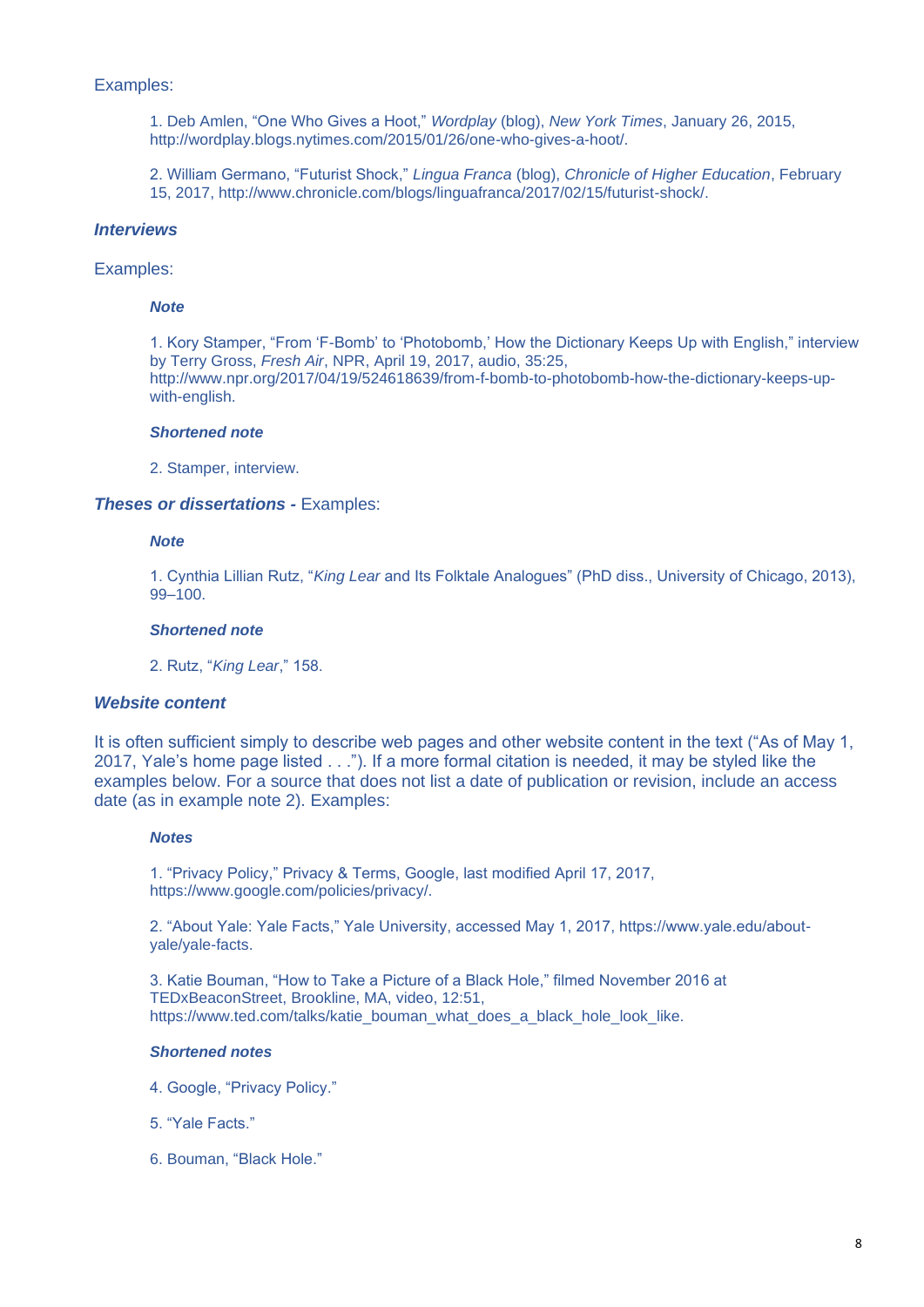#### *Social media content*

Citations of content shared through social media can usually be limited to the text (as in the first example below). A note may be added if a more formal citation is needed. In rare cases, a bibliography entry may also be appropriate. In place of a title, quote up to the first 160 characters of the post. Comments are cited in reference to the original post. Examples:

#### **Text**

Conan O'Brien's tweet was characteristically deadpan: "In honor of Earth Day, I'm recycling my tweets" (@ConanOBrien, April 22, 2015).

#### **Notes**

1. Pete Souza (@petesouza), "President Obama bids farewell to President Xi of China at the conclusion of the Nuclear Security Summit," Instagram photo, April 1, 2016, https://www.instagram.com/p/BDrmfXTtNCt/.

2. Chicago Manual of Style, "Is the world ready for singular they? We thought so back in 1993," Facebook, April 17, 2015, https://www.facebook.com/ChicagoManual/posts/10152906193679151.

#### **Shortened notes**

3. Souza, "President Obama."

4. Michele Truty, April 17, 2015, 1:09 p.m., comment on Chicago Manual of Style, "singular they."

#### *Personal communications*

Personal communications, including e-mail and text messages and direct messages sent through social media, are usually cited in the text or in a note. Example:

#### **Note**

1. Sam Gomez, Facebook message to author, August 1, 2017.

Finally, the substance of a note that applies to more than one location must be repeated under a new note number. Example:

#### *Text*

Only when we gather the work of several scholars—Walter Sutton's explications of some of Whitman's shorter poems; Paul Fussell's careful study of structure in "Cradle"; S. K. Coffman's close readings of "Crossing Brooklyn Ferry" and "Passage to India"; and the attempts of Thomas I. Rountree and John Lovell, dealing with "Song of Myself" and "Passage to India," respectively, to elucidate the strategy in "indirection"—do we begin to get a sense of both the extent and the specificity of Whitman's forms.<sup>1</sup>

#### *Note*

1. Sutton, "The Analysis of Free Verse Form, Illustrated by a Reading of Whitman," *Journal of Aesthetics and Art Criticism* 18, no. 2 (December 1959): 241–54; Fussell, "Whitman's Curious Warble: Reminiscence and Reconciliation," in *The Presence of Walt Whitman*, ed. R. W. B. Lewis (New York: Columbia University Press, 1962), 28–51; Coffman, " 'Crossing Brooklyn Ferry': A Note on the Catalog Technique in Whitman's Poetry," *Modern Philology* 51, no. 4 (May 1954): 225–32; Coffman, "Form and Meaning in Whitman's 'Passage to India,' " *PMLA* 70, no. 3 (June 1955): 337– 49; Rountree, "Whitman's Indirect Expression and Its Application to 'Song of Myself,' " *PMLA* 73, no. 5 (December 1958): 549–55; and Lovell, "Appreciating Whitman: 'Passage to India,' " *Modern Language Quarterly* 21, no. 2 (June 1960): 131–41.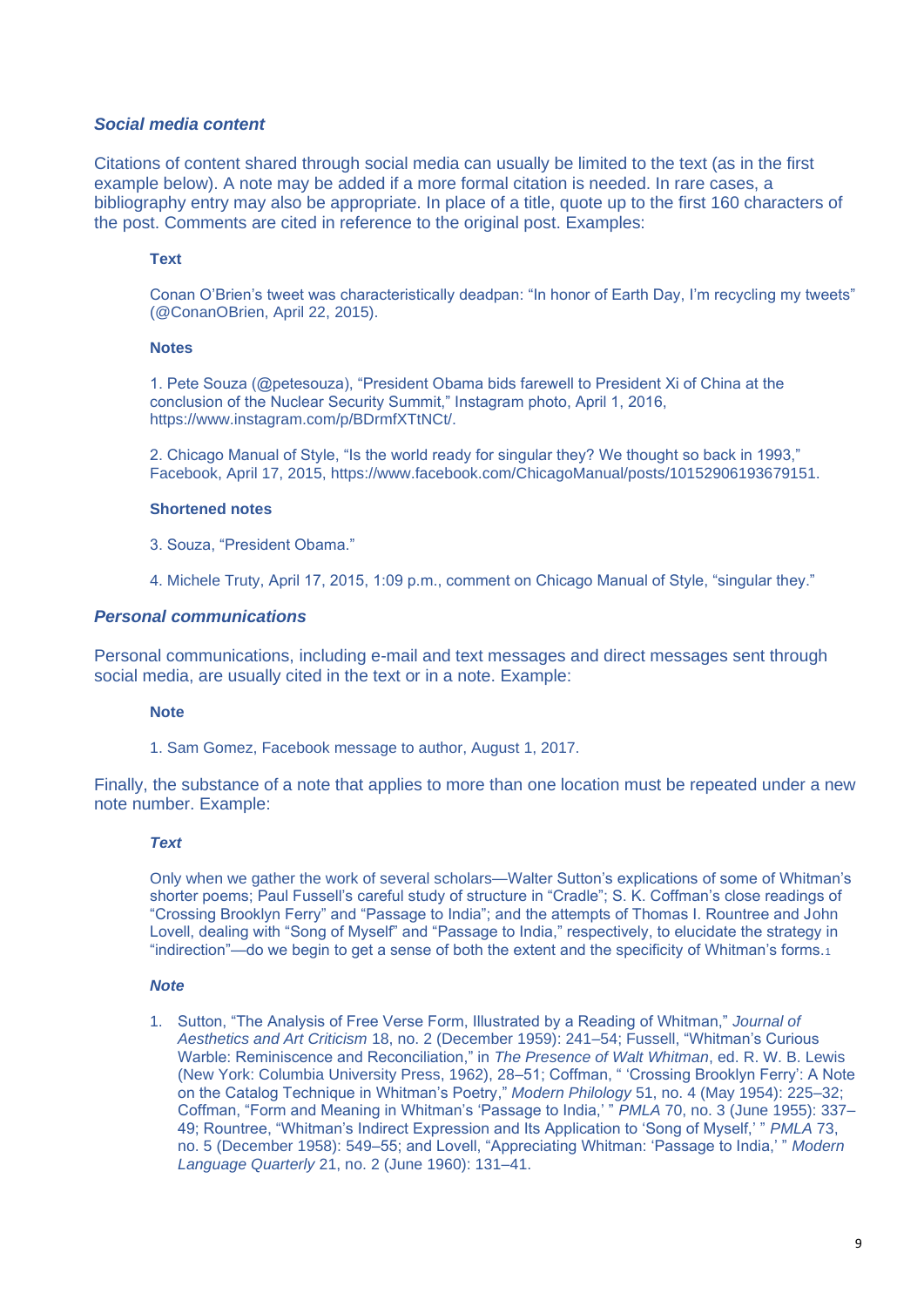# **Further house-style guidelines**

# *Capitalization*

#### When in doubt, *don't* capitalize!

Proper names (people, places, etc.) should be capitalized – but avoid the 'pompous capital' (so: Company chairs earn big salaries, *not*: Company Chairs earn big salaries; NB: At Leeds University the Librarian said … is correct [because this is a specific librarian and refers back to a proper noun – not just any librarian], but: The librarians in the audience said … is correct [when referring to librarians in general].)

# *Currencies*

Use the currency symbol followed immediately by the amount, e.g. £100. Use £ for British Pound Sterling, € for Euro, e.g. £50, €100. Use US\$, C\$, NZ\$, A\$ to distinguish between the different dollar currencies.

# *Numbers*

Authors may use either words or figures to represent large figures (e.g. one million or 1,000,000) as long as the usage is consistent within the article. For numbers:

0-10: use words rather than figures, except for when it is a part of a data set or presented in a table. 11 onwards: use digits.

Symbols are permitted within the main text and data sets. For example, percentages (%) are allowed.

# *Quotation marks*

Please use single quotation marks except for quotes within another speech, in which case double quotation marks may be used. Always use single quotation marks for anything that is not reporting speech, e.g: a high level of 'triangulation' is involved; the conference title is 'Access and resource sharing' (unless already appearing in a section that is in single quotes, in which case they will need to be in double quotes to distinguish them).

These rules do not apply to end-notes, which need to be in Chicago  $17<sub>th</sub>$ ed style – see References/notes section above for examples.

#### *Abbreviations and acronyms*

This is slightly flexible, but please spell out acronyms on first use, indicating the abbreviation in parentheses immediately thereafter, as in: World Health Organization (WHO). Use the acronym for subsequent references. Where a term is used only once (in the abstract or in the main text), it is not essential to include the acronym or abbreviation, unless it is felt that this is useful, and just the full version may be used. There will be a link included to a full version of all the A&As mentioned in the article so if something very commonly known by the acronym (for example, COUNTER) is used, there is no need to spell this out as the full version will be easy to discover. Note you do not need to artificially capitalize the first letters of words which have abbreviations, so:

text and data mining (TDM), *not*: Text and Data Mining (TDM).

In more conversational pieces (interviews, etc.), it is fine to use just a well-known abbreviation. You do not need to spell out abbreviations for US, UK, EU, UN and DC (as in Washington DC).

#### *Acknowledgements*

Any acknowledgements should be in a separate paragraph, placed after the main text but before the reference list. See also the section on 'Permissions' above.

#### **Illustrations**

Illustrations are welcomed, but please ensure any necessary copyright clearance has been done. See below for technical details. *It is important that the quality of all figures and photos is high*. We cannot guarantee that they will appear exactly in the position suggested, due to layout constraints, so